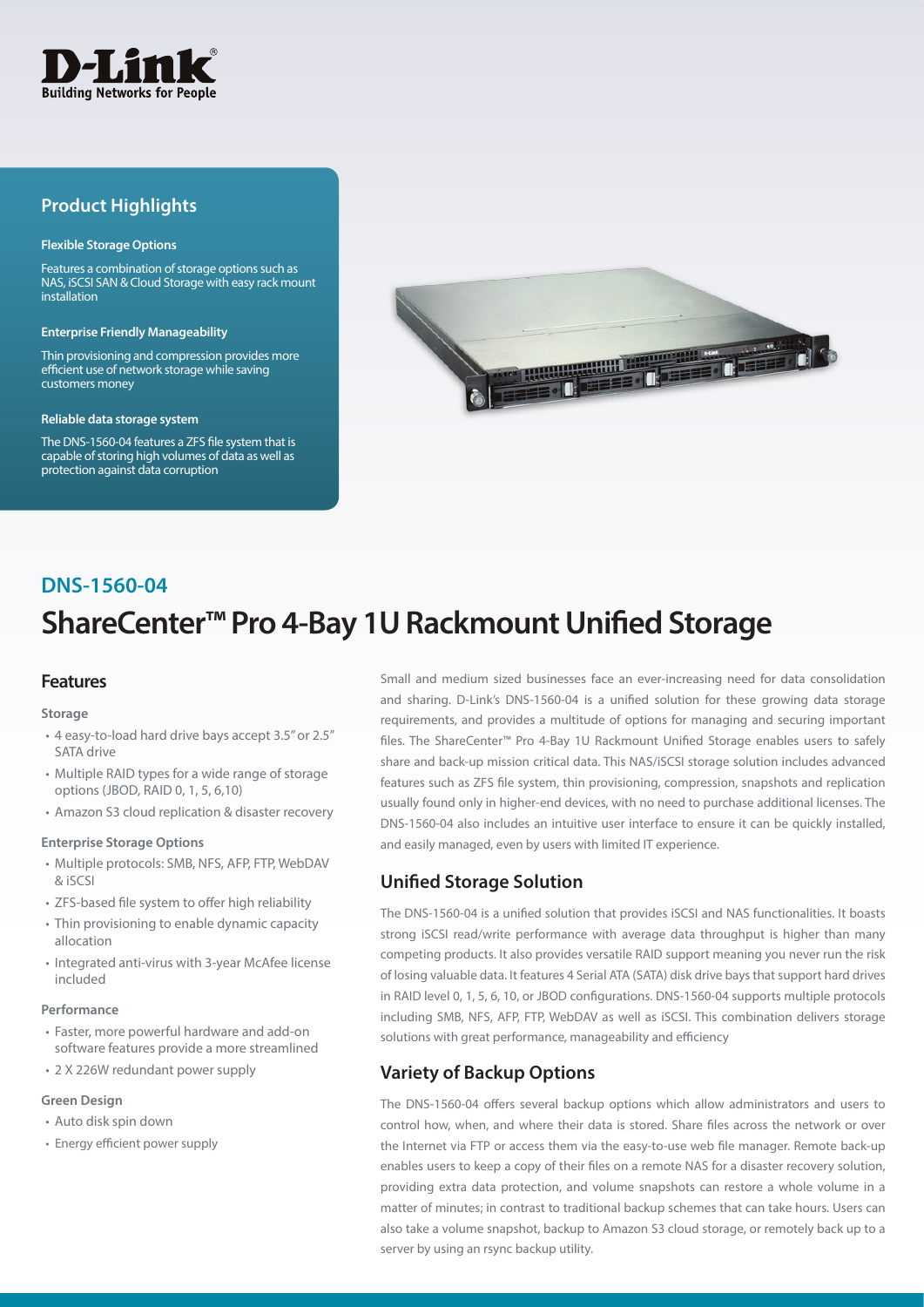

## **DNS-1560-04 ShareCenter™ Pro 4-Bay 1U Rackmount Unified Storage**

## **Efficiency and Redundancy**

The DNS-1560-04 features thin provisioning allocating disk storage space in a flexible manner based on the minimum space required. It also addresses the explosion of unstructured data and files, where reads/writes are random, by treating random writes as sequential blocks.

Furthermore, the 4 Serial ATA (SATA) disk drive bays supports RAID level 0, 1, 10, 5, 6 or JBOD configurations. Administrators can quickly deploy a network storage solution using inexpensive SATA disk drives, and depending on storage needs, can add more drives as they go. Additionally, S.M.A.R.T. disk diagnostics help to ensure data integrity.

## **Energy Efficient**

The DNS-1560-04 is 80 PLUS certified. 80 PLUS certification is granted to products that have more than 80% energy efficiency at certain levels of rated load. This enables the DNS-1560-04 to run more efficiently by using less electricity, allowing it to run cooler and with reduced operating costs.

## **Manageability**

The DNS-1560-04 has an intuitive web user interface, which dramatically increases usability for enterprise users, making it easy to setup, configure and manage. It also integrates Windows Active Directory and LDAP for IT administrators to easily manage accounts in enterprise environments.





If the worst should happen to your network you need the very best support and fast. Downtime costs your business money. D-Link Assist maximises your uptime by solving technical problems quickly and effectively. Our highly trained technicians are on standby around the clock, ensuring that award-winning support is only a phone call away.

With a choice of three affordable service offerings covering all D-Link business products, you can select the package that suits you best:

### **D-Link Assist Gold - for comprehensive 24-hour support**

D-Link Assist Gold is perfect for mission-critical environments where maximum uptime is a high priority. It guarantees four hour around-the-clock response. Cover applies 24/7 for every day of the year including holidays.

#### **D-Link Assist Silver - for prompt same-day assistance**

D-Link Assist Silver is designed for 'high availability' businesses that require rapid response within regular working hours. It provides a four hour response service Monday to Friday from 8am to 5pm, excluding holidays.

## **D-Link Assist Bronze - for guaranteed response on the next business day**

D-Link Assist Bronze is a highly cost-effective support solution for less critical environments. Response is guaranteed within eight business hours Monday to Friday from 8am to 5pm, excluding holidays.

D-Link Assist can be purchased together with any D-Link business product. So whether you're buying switching, wireless, storage, security or IP Surveillance equipment from D-Link, your peace of mind is guaranteed. D-Link Assist also offers installation and configuration services to get your new hardware working quickly and correctly.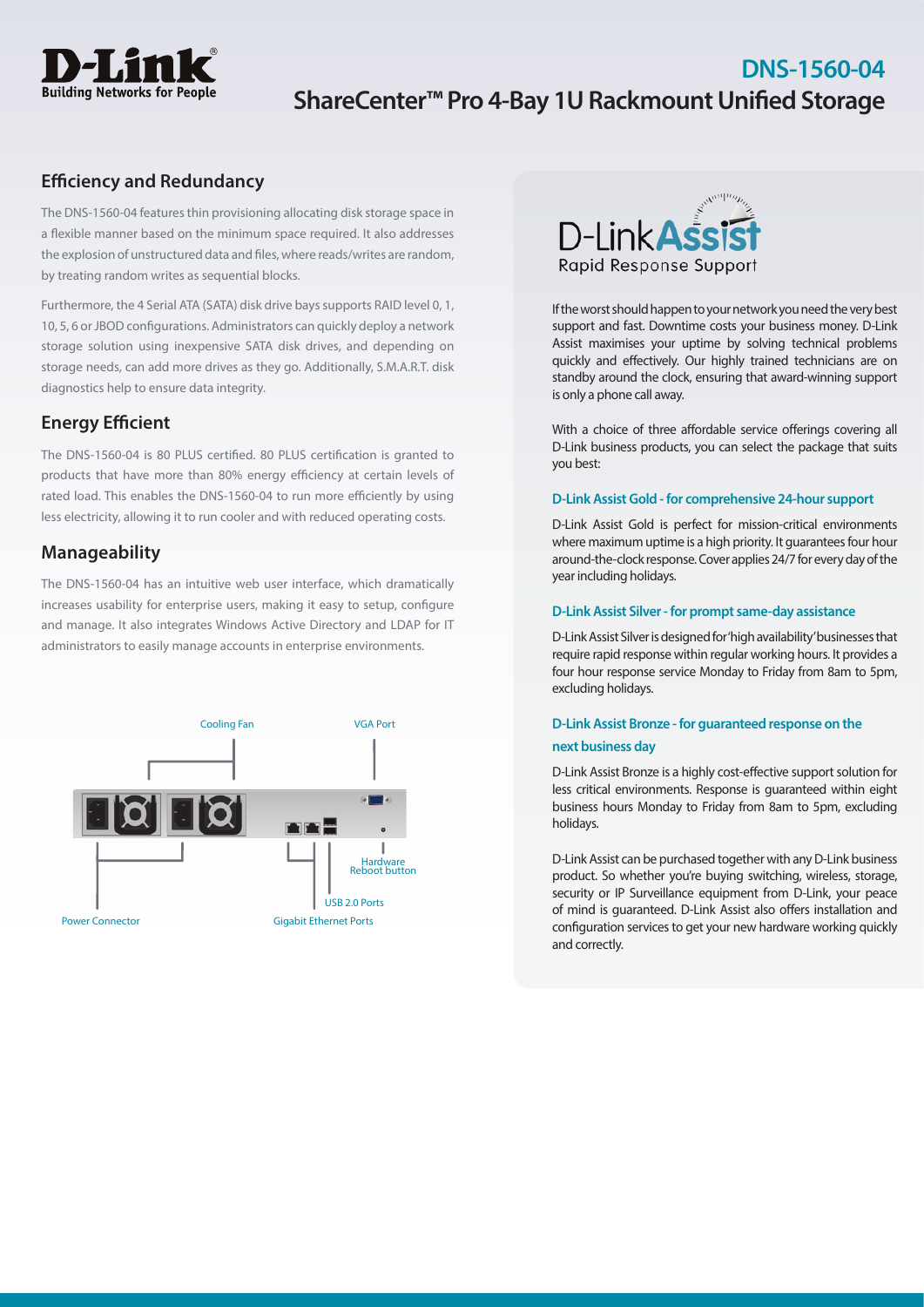

| <b>Technical Specifications</b> |                                                                                                                                                                                                      |                                                                                                                                                                        |
|---------------------------------|------------------------------------------------------------------------------------------------------------------------------------------------------------------------------------------------------|------------------------------------------------------------------------------------------------------------------------------------------------------------------------|
| General                         |                                                                                                                                                                                                      |                                                                                                                                                                        |
| Supported Hard Drive Types      | • Up to 4 SATA II / SATA III HDD or SSD                                                                                                                                                              |                                                                                                                                                                        |
| Memory                          | $-4GB$                                                                                                                                                                                               |                                                                                                                                                                        |
| Processor                       | • Intel® Atom™ D2550                                                                                                                                                                                 |                                                                                                                                                                        |
| Fan                             | • 2 x system fan                                                                                                                                                                                     |                                                                                                                                                                        |
| Ports                           | · Two 10/100/1000 Gigabit Ethernet ports<br>• VGA port                                                                                                                                               | • Two USB 2.0 Host ports<br>• 2 x Power                                                                                                                                |
| <b>LEDs</b>                     | • Status<br>• Access                                                                                                                                                                                 | • GbE Activity<br>· GbE Connection/Speed                                                                                                                               |
| Form Factor                     | $\cdot$ 1U 4-Bay                                                                                                                                                                                     |                                                                                                                                                                        |
| Functionality                   |                                                                                                                                                                                                      |                                                                                                                                                                        |
| Disk Management                 | · Multiple hard drive configurations:<br>• Standard<br>$\cdot$ JBOD<br>• RAID 0, 1, 5, 6, 10<br>• Data Efficiency<br>• Compression<br>• Thin provisioning                                            | • Hard drive pooling<br>• Dedicated hot spare disks<br>• Multiple RAID groups support<br>· Auto volume rebuilding<br>· Online pool expansion<br>• Offline pool roaming |
| Networking                      | • DHCP or static IP address assignment<br>• NTP client<br>• Jumbo frame<br>• Trunking                                                                                                                | $-LACP$<br>• VLAN tagging<br>• WINS client                                                                                                                             |
| Data Service                    | • SMB v2 for Windows<br>• NFS v3/v4 for Linux & UNIX<br>• AFP v3.3 for Mac OS X<br>$\cdot$ FTP                                                                                                       | • SFTP<br>• iSCSI target<br>• WebDAV                                                                                                                                   |
| Data Protection                 | • Snapshot<br>· Clone for volumes & file system<br>• Remote replication                                                                                                                              | • Amazon S3 cloud replication & disaster recovery<br>• ZFS file system                                                                                                 |
| <b>Account Management</b>       | • User account management<br>· Group account management<br>• Network access management                                                                                                               | • Microsoft Active Directory<br>$\cdot$ LDAP                                                                                                                           |
| Network Management              | • Event notification<br>• Email<br>• SNMP trap<br>• Syslog                                                                                                                                           | • Performance states<br>• System monitoring & Device health status<br>$\cdot$ S.M.A.R.T.<br>· Wake-on-LAN                                                              |
| Backup Management               | · Scheduled local backups<br>· Scheduled remote backup                                                                                                                                               | • Amazon S3 Cloud backup                                                                                                                                               |
| Device Management               | · Browser UI:<br>• Internet Explorer 7 or higher<br>· Mozilla Firefox 3 or higher<br>• Apple Safari 4 or higher<br>· System Setup Wizard (Win / Mac)<br>· System Service Management<br>• Wake-on-LAN | • E-mail notifications<br>• SNMP trap<br>· System log<br>• Performance status<br>• System monitoring & Device health status<br>$\cdot$ S.M.A.R.T.                      |
| Power Management                | • Redundant power supply                                                                                                                                                                             |                                                                                                                                                                        |
| Remote File Sharing             | • FTP server                                                                                                                                                                                         | • WebDAV                                                                                                                                                               |